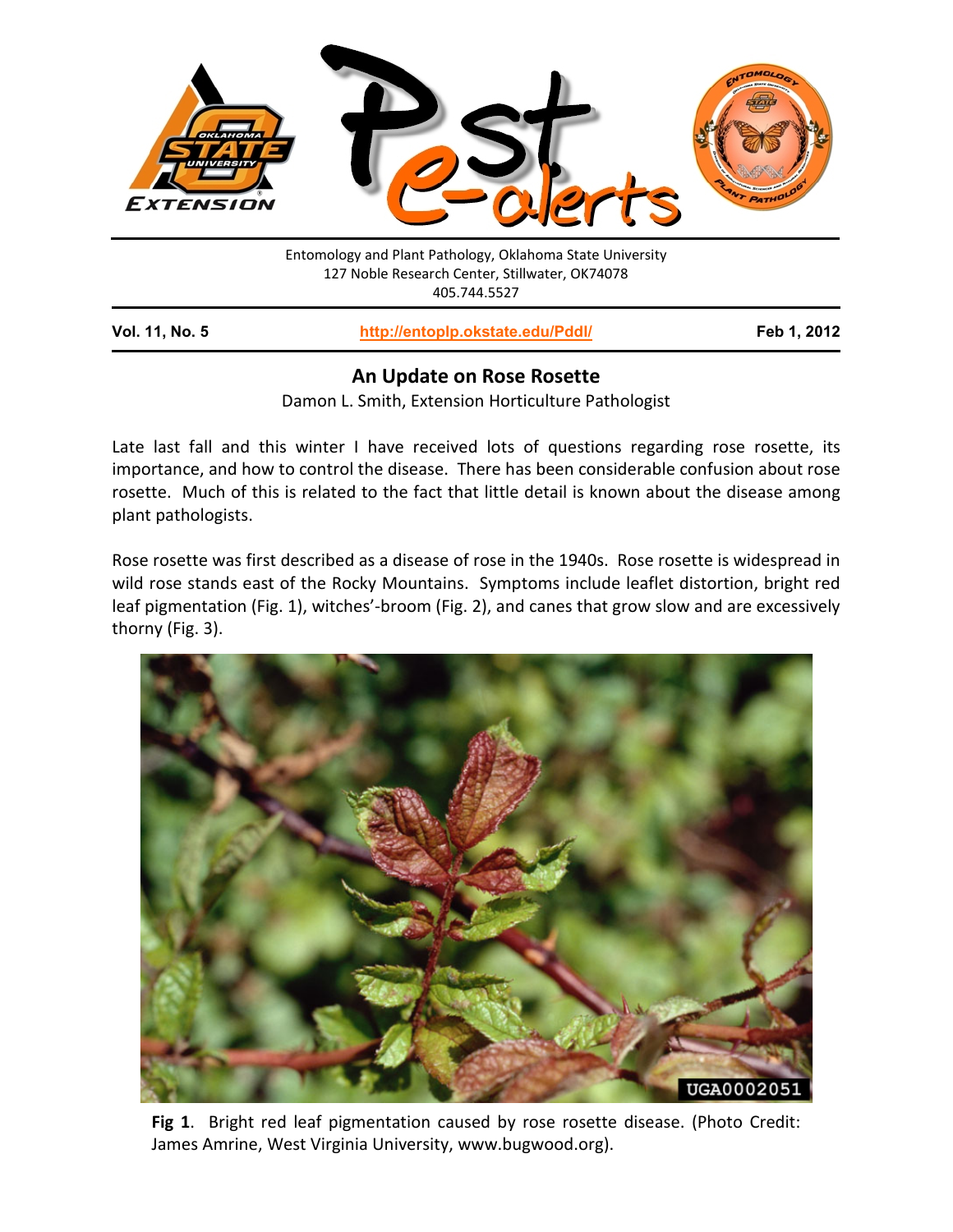

**Fig 2**. Witches' broom caused by rose rosette disease. (Photo Credit: James Amrine, West Virginia University, www.bugwood.org).



**Fig 3**. Excessive thorniness of rose canes is a symptom of rose rosette disease. (Photo Credit: John Hartman, University of Kentucky, www.bugwood.org).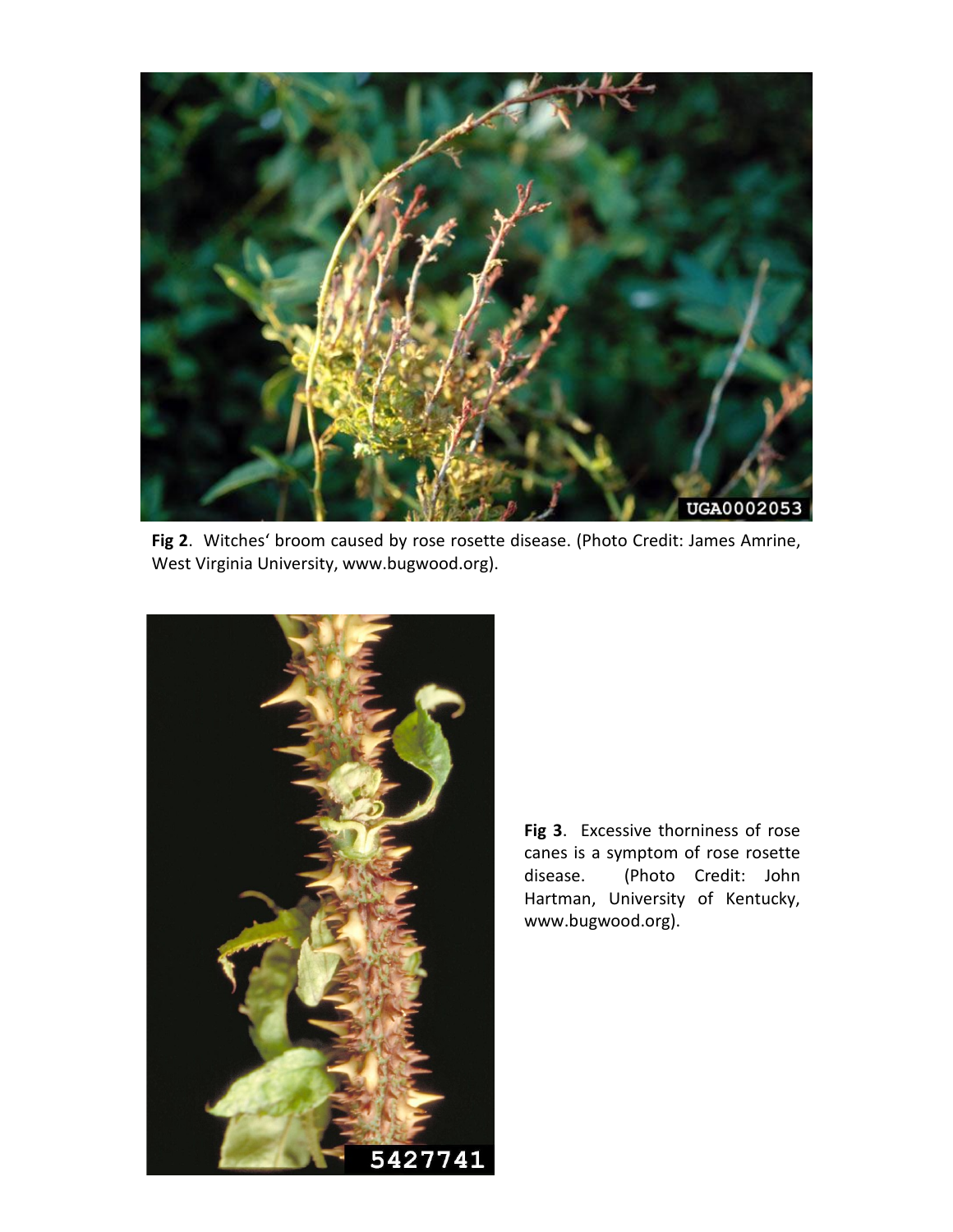Cultivated roses are also affected by the disease, which has resulted in increased interest by home gardeners and nursery owners alike. Anecdotal reports suggest that some of the newer improved cultivars might be very susceptible to the disease. There is also concern about being able to test propagation material for the presence of the causal organism to prevent spread in planting stock. This has been difficult, however, because the causal agent has not been absolutely identified and no diagnostic tools developed.

Over the years, the causal agent of rose rosette was thought to be either a phytoplasma or a virus. Phytoplasmas are prokaryotic cells that lack cross walls. Phytoplasmas cannot be grown on artificial media, so research with these organisms is difficult. Most phytoplasmas are transmitted from plant to plant by leafhoppers or psyllids. They are found in sieve elements in the phloem of plants and can cause symptoms like yellowing (chlorosis), twisting, and other abnormal growth habits.

Viruses are much different in that they are not composed of cells. They are very small particles that are made up of nucleic acid (genetic material) and protein. Viruses cannot be grown in artificial media, also making research with these organisms somewhat difficult. Viruses enter cells through wounds or other openings and cause disease by replicating in the cells and spreading to other cells in the plant. As this takes place, plants generally produce less chlorophyll and growth-regulating hormones. Therefore, plants often become stunted or have odd growth habits. Viruses can be transmitted in a number of ways including mechanically through sap, by insects, mites, nematodes, or plant propagation.



Until recently, some evidence suggested that rose rosette was caused by a phytoplasma that was transmitted by an eriophyid mite. The phytoplasma of interest was an aster yellows type from the apple proliferation group. This has caused some debate, however, as phytoplasmas inhabit phloem in plants and only leafhoppers have feeding mouthparts, which can access the phloem elements deep in plant parts. Eriophyid mites do not have phloem-piercing mouthparts. Thus, reexamination of the causal agent of rose rosette and the vector is required before adequate control recommendations can be developed.

Recent research by Laney et al. (2011) has helped to shed some light on this 70-year-old mystery. These scientists from the University of Arkansas and Oregon State University collected rose rosette symptomatic plant material and were able to identify a new virus that is thought to be the causal agent of rose rosette. The new virus is Rose rosette virus (RRV). RRV is a member of the new group called Emaravirus. This group of viruses has two other members Fig mosaic virus (FMV) and European mountain ash ringspot associated virus (EMARaV). Laney et al. (2011) were able to develop a detection technique for RRV and use it to sample symptomatic plant material